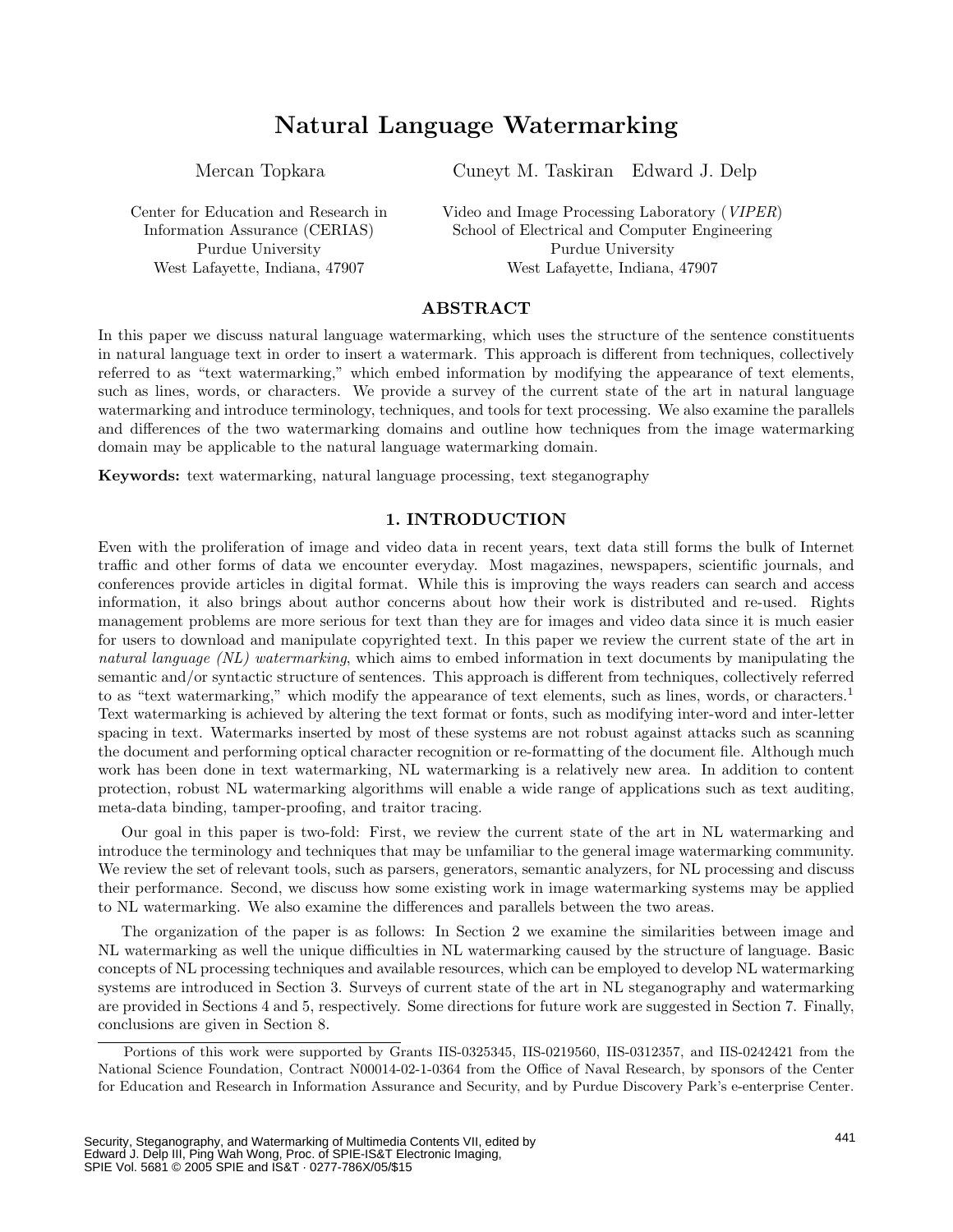## **2. NATURAL LANGUAGE WATERMARKING VERSUS IMAGE WATERMARKING**

The goals of watermarking in both image and natural language (NL) are the same: The embedding of information by modifying original data in a discreet manner, such that the modifications are imperceptible when the watermarked data is consumed and the embedded information is robust against possible attacks. In image watermarking this goal is achieved by exploiting the redundancy in images and the limitations of the human visual system. Similar approaches are used in other signal-based watermarking domains, such as video and audio. On the other hand, language has a discrete and syntactical nature that makes such techniques more difficult to apply. Specifically, language, and consequently its text representation, has two important properties that differ from image representations.

- Sentences have a combinatorial syntax and semantics. That is, structurally complex (molecular) representations are systematically constructed using structurally simple (atomic) constituents, and the semantic content of a sentence is a function of the semantic content of its atomic constituents together with its syntactic/formal structure.
- The operations on sentences are causally sensitive to the syntactic/formal structure of representations defined by this combinatorial syntax.

Images in general do not lend themselves to a syntactical decomposition similar to the one for language <sup>∗</sup>. The atomic/syntactical nature of language brings about unique challenges for NL watermarking. For example, deriving an analog of least significant bit (LSB) embedding used in image watermarking that modifies text locally, i.e., based on words, without making perceptually significant changes to sentence structure is a hard problem. This is due to the fact that even small local changes in a sentence can change its semantics and/or make it ungrammatical. The only current local modification techniques used are the synonym substitution methods in NL steganography discussed in Section 4.2. These approaches are unsuitable for NL watermarking since they are not robust to attacks.

A better approach to NL watermarking is to analyze the global semantic/syntactical structure of the sentence to be modified and then apply transformations that preserve its meaning and grammaticality. According to the transformational grammar (TG) theory of Chomsky<sup>3</sup> multiple sentences may be derived from the same underlying form by linguistic transformations. For example, the sentences "Ned loves Jody" and "Jody is loved by Ned" convey the same meaning although one is active and the other is passive. According to the TG theory these two sentences are derived from the same underlying form. The underlying form is known as the *deep structure* and the syntactic structure derived from the deep structure using syntactic transformations is known as the *surface structure* †. A number of example transformations are listed in Section 3.2. These transformations apply not directly to sentences as a whole but to their constituent phrase structures, which can be obtained using sentence parsers, as illustrated in Section 3.3. A rough but useful analogy to the information contained in the D-structure of a sentence is the discrete cosine transform (DCT) of an image. Watermarking techniques that modify perceptually significant portions of an image are more robust against attacks than techniques that modify only perceptually insignificant portions (such as LSB embedding).<sup>5</sup> Similarly, NL watermarking techniques that embed information in the underlying structure of a sentence will be more robust than those that modify the surface representation of the sentence. Such approaches are described in Section 5.2.

NL watermarking bears a close resemblance to the machine translation (MT) task of NL processing. Rather than converting sentences from one language to another, their style and other properties are modified in a single language while embedding information. This makes it possible to adapt numerous MT methodologies and tools to the NL watermarking problem. There are two commonly used approaches from the MT field that are useful to NL watermarking. One is parsing sentences in text into an intermediate representation, transforming this

<sup>∗</sup>Although syntactic approaches to image analysis gained some success in the analysis of some simple, highly structured images, such as electrical circuits and maps, for the most part they have been abandoned since they are not robust for natural images.<sup>2</sup>

 $\dagger$ In recent linguistics literature these terms are avoided because of their broad connotations and the terms D-structure and S-structure are preferred.<sup>4</sup>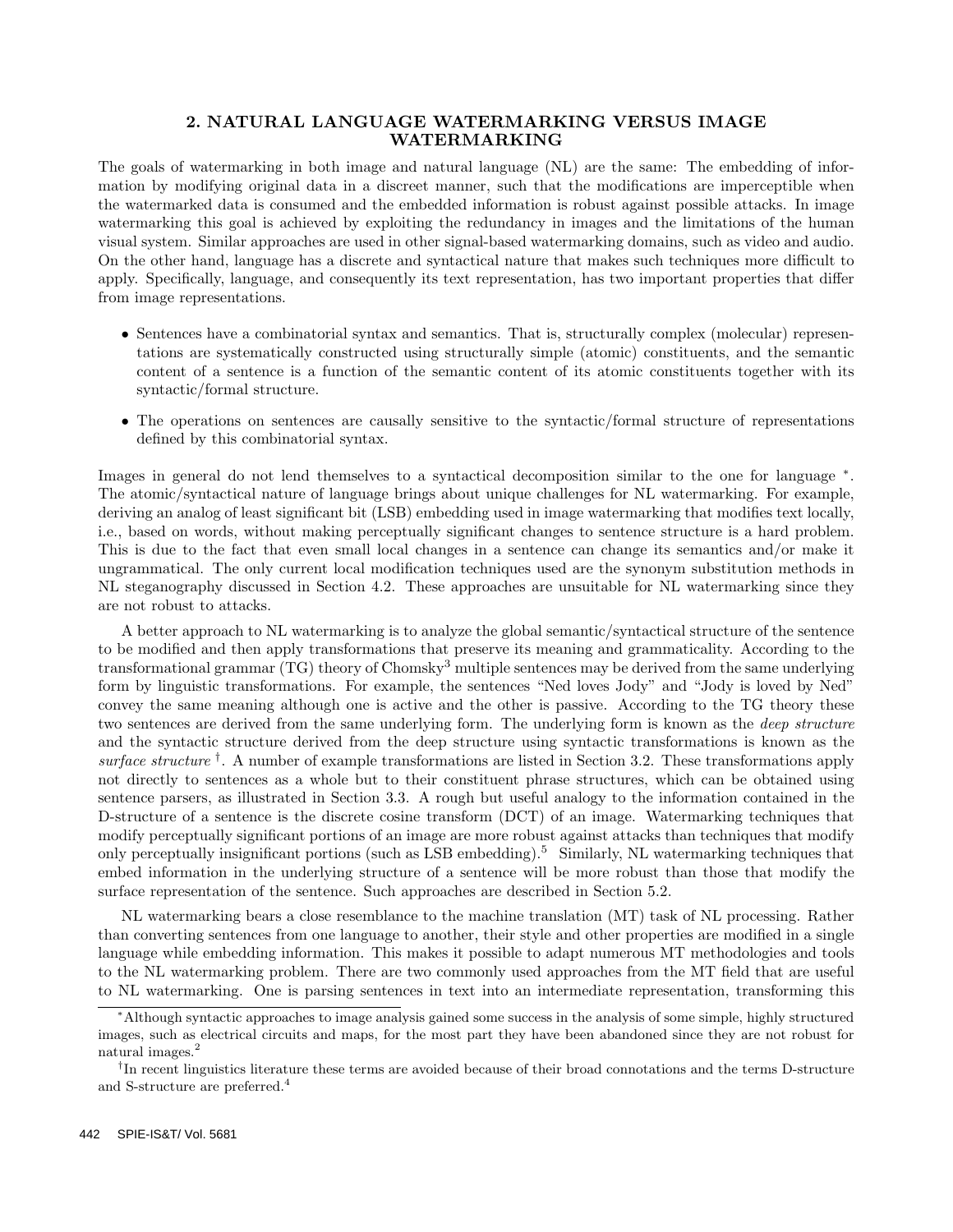| Name of the Corpus            | Size (app.)        | Properties                                                  |  |
|-------------------------------|--------------------|-------------------------------------------------------------|--|
| <b>Brown</b>                  | one million words  | American English, 15 different categories                   |  |
|                               |                    | of text printed in 1961, balanced corpus                    |  |
| Lanchester-Oslo-Bergen        | one million words  | British English counterpart of the Brown corpus             |  |
| Susanne                       | $130,000$ words    | Freely available subset of the Brown corpus                 |  |
| Wall Street Journal           | $40,000,000$ words | American English, financial news articles from 1987 to 1993 |  |
| <b>Reuters</b>                | 810,000,000 words  | British English, 810,000 articles printed from 1996 to 1993 |  |
| Penn Treebank $\overline{II}$ | one million words  | Parsed sentences of 1989 Wall Street Journal articles       |  |

**Table 1.** Properties of some of the well known corpora available from the Linguistic Data Consortium's website<sup>8</sup>

| Category  | Unique Strings | Number of Senses |
|-----------|----------------|------------------|
| Noun      | 114648         | 141690           |
| Verb      | 11306          | 24632            |
| Adjective | 21436          | 31015            |
| Adverb    | 4669           | 5808             |
| Total     | 152059         | 203145           |

**Table 2.** Wordnet2.0 Database Statistics

parse structure into a corresponding parse in target style using pre-determined transfer rules, and realizing this parse as a sentence using NL generation methods. This is the method that we have outlined above. Another approach is to use a *interlingua*, a language-neutral canonical form which can represent all sentences that mean the "same" thing in the same way regardless of the stylistic conventions of text.<sup>6</sup> Translation is done by parsing the sentence into the interlingua and later performing generation to the target style using this representation.

## **3. NATURAL LANGUAGE PROCESSING TECHNIQUES AND RESOURCES**

Natural Language Processing (NLP) aims to design algorithms that will analyze, understand, and generate natural language automatically. In this section we will briefly introduce NLP techniques and resources that are of interest for information hiding in natural language text. For an in-depth treatment of the NLP field consult references<sup>6</sup> and.<sup>7</sup>

## **3.1. Data Resources**

Success of an information hiding system depends on obtaining good models of the cover medium which can only be achieved with large data sets. A statistically representative sample of natural language text is referred to as a *corpus*. Since most of NLP research is based on statistical analysis and machine learning systems, large corpora in machine readable form are essential. Therefore, a number of corpora in electronic form have been created and are commonly used in NLP research. These corpora and information about them are provided in Table 1. In order to make the corpora more useful for NLP research, they are usually annotated with extra information. An example of such annotation is part-of-speech tagging where information about each word's part of speech (such as verb, noun, adjective) is added to the corpus in the form of tags. The Penn Treebank is an example of such a corpus.

In addition to corpora, there are also electronic dictionaries available that are designed as large databases of lexical relations between words. The most widely known such dictionary is Wordnet.<sup>9</sup> In Wordnet English nouns, verbs, adjectives, and adverbs are organized into synonym sets, each set representing an underlying lexical concept. The content of Wordnet is summarized in Table  $2.6$  VerbNet<sup>10</sup> is another electronic dictionary which is a verb lexicon with syntactic and semantic information for English verbs, using Levin verb classes $^{11}$  to systematically construct lexical entries.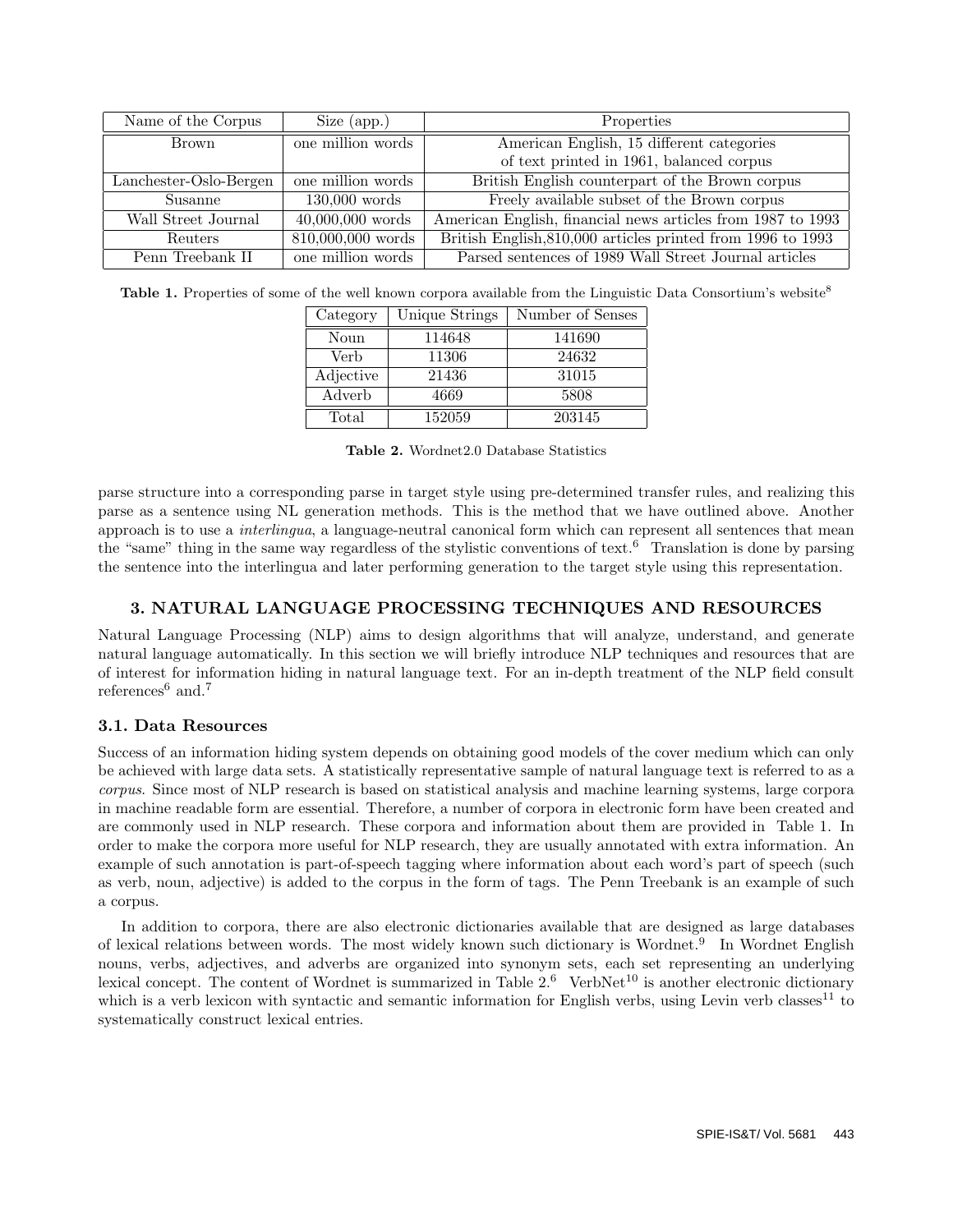| <b>Transformation</b>     | Original sentence                      |               | <b>Transformed sentence</b>                          |
|---------------------------|----------------------------------------|---------------|------------------------------------------------------|
| Passivization             | The slobbering dog kissed the big boy. | $\Rightarrow$ | The big boy was kissed by the slobbering dog.        |
| Topicalization            | I like bagels.                         | $\Rightarrow$ | Bagels, I like.                                      |
| Clefting                  | He bought a brand new car.             |               | $\Rightarrow$ It was a brand new car that he bought. |
| Extraposition             | To believe that is difficult.          |               | It is difficult to believe that.                     |
| Preposing                 | I like big bowls of beans.             | $\Rightarrow$ | Big bowls of beans are what I like.                  |
| <i>There-construction</i> | A unicorn is in the garden.            |               | $\Rightarrow$ There is a unicorn in the garden.      |
| Pronominalization         | I put the letter in the mailbox.       | $\Rightarrow$ | I put it there.                                      |
| Fronting                  | "What!" Alice cried.                   |               | "What!" cried Alice.                                 |

**Table 3.** Some common syntactic transformations in English.

#### **3.2. Linguistic Transformations**

In order to embed information in natural language text a systematic method for modifying, or transforming, text is needed. These transformations should preserve the grammaticality of the sentences. Ideally we also require that the differences in sentence meaning caused by the transformations should not be noticeable. Generally three types of transformations are used for modification: synonym substitution, syntactic transformations, and semantic transformations.

*Synonym substitution* is the most widely used linguistic transformation for information hiding systems since it is the simplest transformation. Synonym substitution has to take the sense of the word into consideration. In order to preserve the meaning of the sentence the word should be substituted with a synonym in the same sense. For example the word "bank" has at least three different senses as a financial institution, a river edge, or something to sit on. An electronic dictionary like Wordnet that classifies all words and phrases into synonym sets can be used to search for words that are synonyms for a given word. However, determining the correct sense of a given word, referred to as the word sense disambiguation task in NLP, may present hard problems since it is hard to even derive a general definition for word sense.<sup>12</sup>

A second type of transformation is the class of *syntactic transformations*, such as passivization and clefting, which change the syntactic structure of a sentence with little effect on its meaning. Some of the common syntactic transformations in English are listed in Table 3. In addition to these, there is another group of syntactic transformations that are solely based on the categorization of the main verb of the sentence. Verbs can be classified according to shared meaning and behavior, and different classes of verbs allow different transformations to be performed in the sentence.<sup>11</sup> Examples of a transformation known as the locative alternation are given below.

Jack sprayed paint on the wall.  $\Rightarrow$  Jack sprayed the wall with paint.<br>Henry cleared the dishes from the table.  $\Rightarrow$  Henry cleared the table of the dishes. Henry cleared the dishes from the table.

The third type of linguistic transformation is the class of *semantic transformations*. One method to generate meaning-preserving semantic transformations is by using noun phrase coreferences.<sup>13</sup> Two noun phrases are coreferent if they refer to the same entity. Based on the coreference concept different transformations may be introduced. One such transformation is *coreferent pruning*, where repeated information about the coreferences is deleted. The opposite of this operation, *coreferent grafting* may also be performed where information about a coreference is repeated in another sentence, or added to the text using a fact database. Finally, we may perform *coreferent substitution* which may be viewed as a combination of the previous two transformations. As an example of these semantic transformations, consider the following news story.

Yet Iceland has offered a residency visa to ex-chess champion **Bobby Fischer** in recognition of a 30-year-old match that put the country ''on the map''. **His** historic win over Russian Boris Spassky in Reykjavik in 1972 shone the international spotlight on Iceland as never before. Now Iceland is keen to repay the favour by offering sanctuary to **Mr Fischer**, an American citizen. **He** is being detained in Japan and is wanted in the US for violating international sanctions against the former Yugoslavia by playing there in 1992.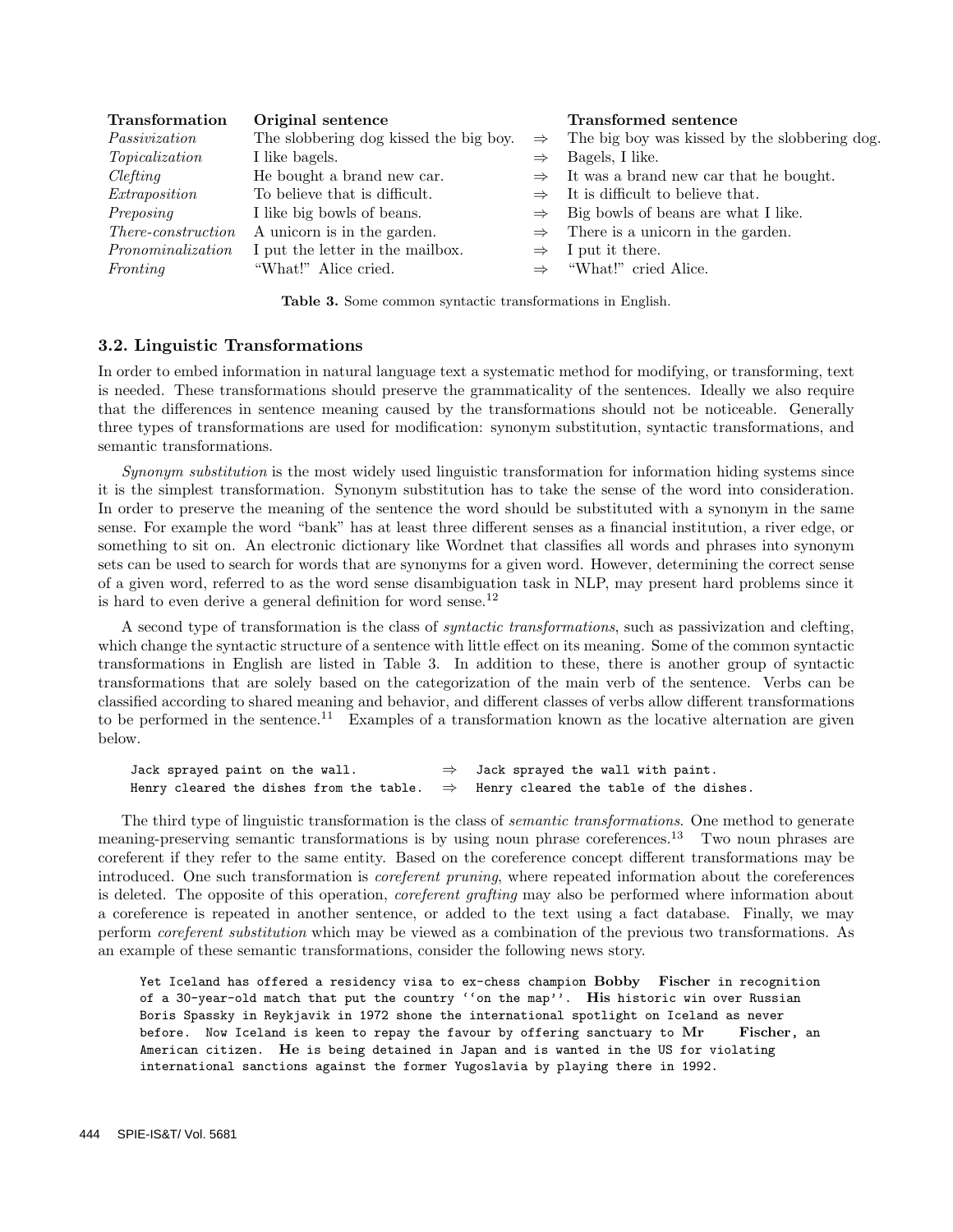| Parser         | Input Format                      | Output Format                 | Accuracy      |
|----------------|-----------------------------------|-------------------------------|---------------|
| Link, 1995     | Raw sentence                      | Phrase level parse in         |               |
|                |                                   | PennTreebank Format           | Not Available |
| Collins, 2000  | Sentence with part-of-speech tags | Word level parse in           |               |
|                |                                   | PennTreebank Format           | 90.1%         |
| Charniak, 2000 | Raw sentence                      | Word level parse in           |               |
|                |                                   | PennTreebank Format           | $90.1\%$      |
| XTAG, 2001     | Raw sentence                      | Word level parse in           |               |
|                |                                   | Tree-Adjoining Grammar Format | 87.7%         |

**Table 4.** Properties of commonly used syntactic parsers that are freely available.

The focus of the analysis is the reference item "'Bobby Fischer". Pruning is applied to the first sentence and the extracted information is used to perform a substitution at the second sentence. Similarly, information extracted from the third sentence is used to perform grafting in the fourth sentence. The modified text is given below.

Yet Iceland has offered a residency visa to **Bobby Fischer** in recognition of a 30-year-old match that put the country ''on the map''. **Ex-chess champion's** historic win over Russian Boris Spassky in Reykjavik in 1972 shone the international spotlight on Iceland as never before. Now Iceland is keen to repay the favour by offering sanctuary to **Mr Fischer**, an American citizen. **He**, an American citizen, is being detained in Japan and is wanted in the US for violating international sanctions against the former Yugoslavia by playing there in 1992.

One problem with the above approach is that coreference resolution is one of the hardest tasks in NLP. Furthermore, it may not be appropriate to substitute two coreferent phrases in some circumstances. As a well-known example, consider the following sentences.

Spiderman just saved us from death. Peter Parker just saved us from death.

The phrases Spiderman and *Peter Parker* do in fact refer to the same person but someone who does not know this fact may think the first sentence is true while the second one is not.

## **3.3. Natural Language Parsing**

In NLP *parsing* is defined as processing input sentences and producing some sort of structure for them.<sup>6</sup> The output of the parsing may either be the morphological, syntactical, or semantical structure of the sentence or it may be a combination of these. Parsing is essential to get more information about the sentence structure and the roles of the constituent words in this structure. Most parsers use part-of-speech taggers, which categorize words into predetermined classes (such as noun, adjective, or verb), and morphological analyzers, which break up words into their morphemes in pre-processing steps. Properties and accuracies of some of the commonly used parsers are listed in Table 4.

The parser output may be viewed as a transformed representation of the given text. Various transforms used in image data hiding may be used as a simple analogy to parsing. The input text and the tree relationships produced by the parser are conceptually similar to the time and frequency domain representations of an image.

To the best of our knowledge, there is no fully implemented semantic parser available. However, there are many tools that can convert phrase structures generated by syntactic parsers into dependency trees, which illustrate the argument or modifier relation between words in the sentences.<sup>14</sup> The dependency tree generated for a simple sentence above is shown in Figure  $1(a)$ .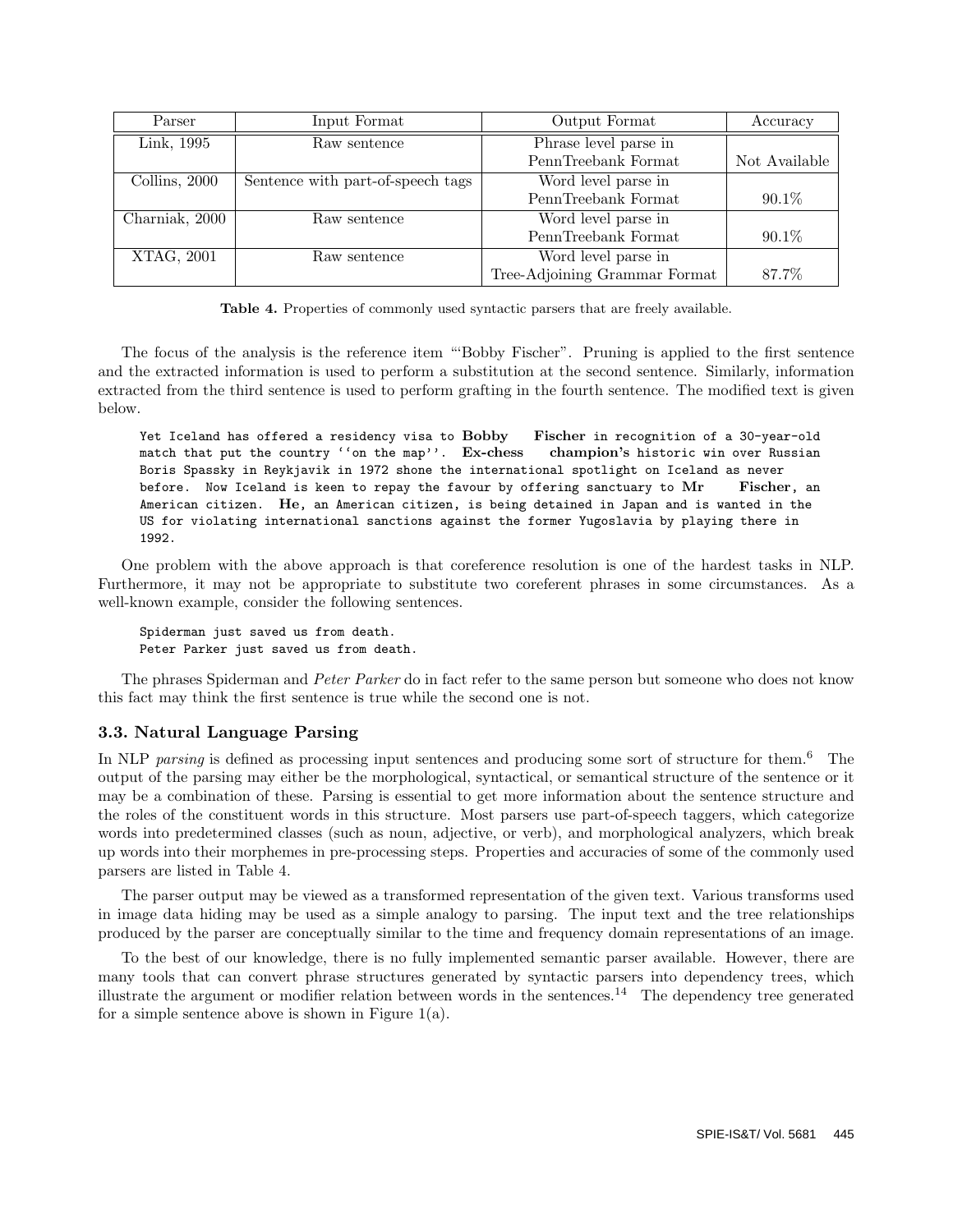

Figure 1. (a) Dependency tree for the sentence, "Pierre Vinken, 61 years old, will join the board as a nonexecutive director Nov. 29." (b) Components of a typical natural language generation system. (c) An example of text paraphrasing using a finite-state approach

#### **3.4. Natural Language Generation**

The *natural language generation* (NLG) task is defined as the process of constructing natural language output from non-linguistic information representations according to some communication specifications. The components of a typical NLG system are illustrated in Figure 1(b). A good example of a fully functional NLG system is the Forecast Generator  $(FOG)^{15}$  a weather forecast system that generates bilingual text in English and French. This system takes raw meteorological data and generates weather forecasts. There are several fully implemented NLG systems freely available for research purposes.<sup>16</sup>

As far as NL information hiding is concerned, NLG is a crucial component. After information is added to a sentence by modifying its structural representation, this altered representation needs to be converted back to natural language using NLG systems. NLG systems also play a crucial part in natural language stegonagraphic systems as cover text generation mechanisms.

#### **3.5. Text Paraphrasing**

The task of *text paraphrasing* entails changing text parameters such as length, readability, and style for a specific purpose without losing the core meaning of the text. Therefore, text paraphrasing is directly related to NL watermarking. Text paraphrasing is also similar to machine translation; however, rather than converting text from one language to another, it is modified from one form to another within the same language. Paraphrasing systems are mainly based on creating or collecting sets or pairs of semantically equivalent words, phrases, and patterns. For example, the sentences

After the latest Fed rate cut, stocks rose across the board. Winners strongly outpaced losers after Greenspan cut interest rates again.

form such a semantically related pair. Such training sentence pairs may be located in news stories covering the same event by using multiple sequence alignment techniques.<sup>17</sup> After the system is trained, given a sentence, it is possible to create a paraphrase using the best matching template pair. An example of text paraphrasing using a finite-state approach<sup>18</sup> is shown in Figure 1(c).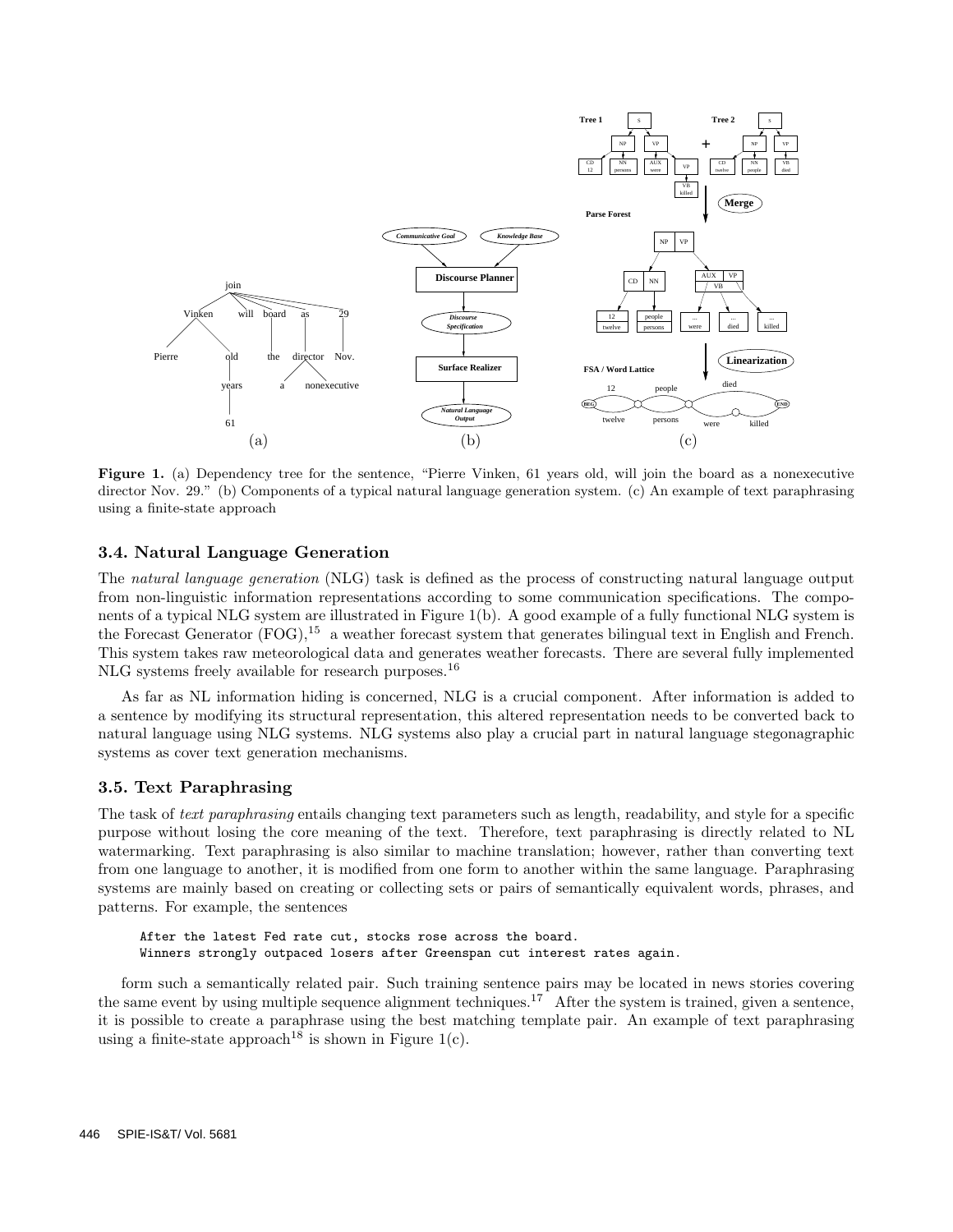| Rule $#$          | Rule                              | code           | prob.   |                    |                        |                        |                         |
|-------------------|-----------------------------------|----------------|---------|--------------------|------------------------|------------------------|-------------------------|
| (1)               | $S \Rightarrow AB$                | $\mathbf{0}$   | $0.5\,$ |                    |                        |                        |                         |
| (2)               | $S \Rightarrow CB$                | 1              | 0.5     |                    |                        |                        |                         |
| (3)               | $A \Rightarrow$ She               | $00\,$         | 0.25    |                    |                        |                        |                         |
| $\left( 4\right)$ | $A \Rightarrow He$                | 01             | 0.25    |                    |                        |                        |                         |
| $\left( 5\right)$ | $A \Rightarrow$ Susan             | 10             | 0.25    |                    |                        |                        |                         |
| (6)               | $A \Rightarrow$ Alex              | 11             | 0.25    | Position           |                        |                        |                         |
| (7)               | $B \Rightarrow$ likes D           | $\overline{0}$ | $0.5\,$ | •1011001           | Prefix<br>$\mathbf{1}$ | Rule<br>$\overline{2}$ | output string<br>CB     |
| (8)               | $B \Rightarrow$ detests D         | 10             | 0.25    |                    |                        |                        |                         |
| (9)               | $B \Rightarrow$ wants D           | 110            | 0.125   | $1 \cdot 011001$   | $\overline{0}$         | 11                     | Everybody $B$           |
| (10)              | $B \Rightarrow$ hates D           | 111            | 0.125   | $10 \bullet 11001$ | 110                    | 9                      | Everybody wants $D$     |
| (11)              | $C \Rightarrow$ Everybody         | $\overline{0}$ | 0.5     | $10110 \bullet 01$ | 01                     | 15                     | Everybody wants apples. |
| (12)              | $C \Rightarrow$ The cleaning lady | 10             | 0.25    |                    |                        |                        |                         |
| (13)              | $C \Rightarrow A$ nice kid        | 11             | 0.25    |                    |                        | (b)                    |                         |
| (14)              | $D \Rightarrow$ milk.             | $00\,$         | 0.25    |                    |                        |                        |                         |
| (15)              | $D \Rightarrow$ apples.           | 01             | 0.25    |                    |                        |                        |                         |
| (16)              | $D \Rightarrow$ pumpkin pie.      | 10             | 0.25    |                    |                        |                        |                         |
| (17)              | $D \Rightarrow$ cookies.          | 11             | 0.25    |                    |                        |                        |                         |
|                   | (a)                               |                |         |                    |                        |                        |                         |

Figure 2. Using a probabilistic context-free grammar to generate cover text for the secret payload 1011001. (a) A very simple probabilistic context-free grammar. The Huffman code corresponding to each rule is also listed. (b) Generation of cover text using the rules determined by the payload.

## **4. PREVIOUS APPROACHES TO NATURAL LANGUAGE STEGANOGRAPHY**

Compared to similar work in the image and video domain, work in NL steganography and watermarking has been scarce. The previous work in this area has concentrated on NL steganography. This is probably due to the fact that it is hard to derive robust watermarking methods for text. In this section we review the previous work done in NL steganography.

## **4.1. Using Probabilistic Context-Free Grammars to Generate Cover Text**

A *probabilistic context-free grammar* (PCFG) is a commonly used language model where each transformation rule of a context-free grammar has a probability associated with it.<sup>7</sup> A PCFG can be used to generate strings by starting with the root node and recursively rewriting it using randomly chosen rules. Conversely, a string belonging to the language produced by a PCFG can be parsed to reveal the sequence of possible rules that produced it.

In the mimicry text approach described in<sup>19</sup> a cover text is generated using a PCFG that has statistical properties close to normal text. This is achieved by assigning a Huffman code to each grammar rule based on the probability of the rule. The payload string is then embedded by choosing the grammar rule whose code corresponds to the portion of the message being embedded. An example sentence generated by this technique is illustrated in Figure 2. In practice the PCFG and the corresponding rule probabilities are learned using a corpus.

The problem with this method is that even within limited linguistic domains, deriving a PCFG that models natural language is a daunting task. Also, some aspects of language cannot be modeled by context-free grammars at all. Because of these reasons cover texts produced by PCFGs tend to be ungrammatical and nonsensical. This makes it very easy for native speakers to detect such texts, which defeats the steganographic purpose of the method. Therefore, this method can only be used in communication channels where computers act as wardens.

## **4.2. Information Embedding Through Synonym Substitutions**

The simplest method of modifying text for embedding of a payload is to replace selected words by their synonyms so that the truth values of the modified sentences are preserved, as described in Section 3.2. A dictionary, such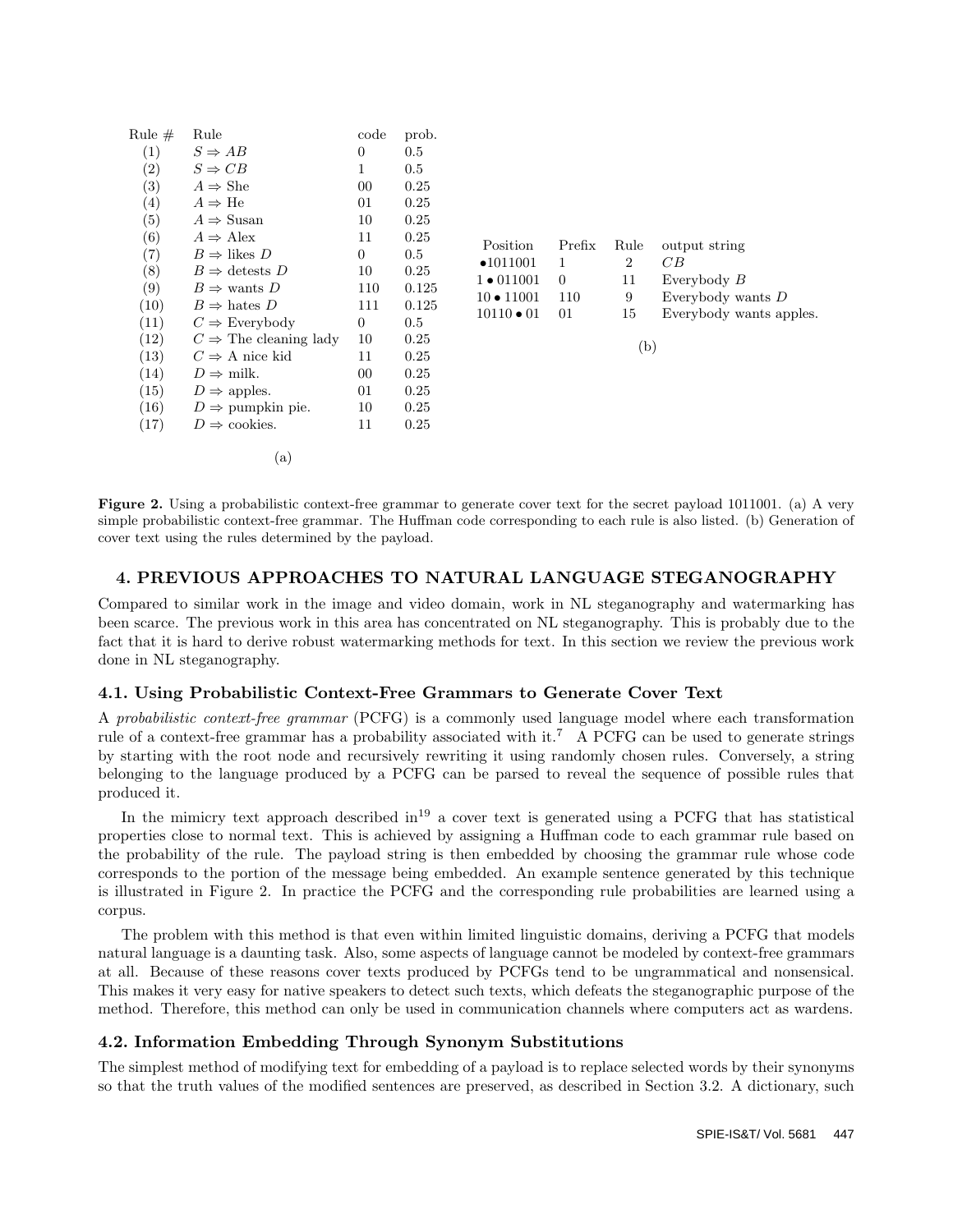|             |          |       | <b>Style</b>                        | Payload | Output string    |
|-------------|----------|-------|-------------------------------------|---------|------------------|
|             |          |       | name-male name-male name-male       | 011     | ned tom tom      |
| Type        | Code     | Word  | name-male name-male name-female     | 011     | ned tom tracy    |
| name-male   | $\theta$ | ned   | name-male name-female name-male     | 011     | ned tracy tom    |
| name-male   |          | tom   | name-male name-female name-female   | 011     | ned tracy tracy  |
| name-female | $\Omega$ | jody  | name-female name-male name-male     | 011     | jody tom tom     |
| name-female | 1        | tracy | name-female name-male name-female   | 011     | jody tom tracy   |
|             |          |       | name-female name-female name-male   | 011     | jody tracy tom   |
|             | (a)      |       | name-female name-female name-female | 011     | jody tracy tracy |
|             |          |       | b                                   |         |                  |

Figure 3. Example of a simple dictionary and how the style template affects the output for the *NICETEXT* system.<sup>22</sup> (a) A simple dictionary with two types, name–male and name–female. (b) Using a style and the dictionary in (a) to generate text corresponding to a payload string.

as Wordnet, may be used to find, for each selected word *w* in text, the *synonym set*, which is defined as a set of words that are synonymous with *w*.

In the method described in<sup>20</sup> words in a synonym set are indexed according to their alphabetical order. During embedding the selection process picks a subset of words from the text for replacement. A simplified example of this embedding is given  $in^{21}$  as follows: Suppose we have the sentence

$$
\text{Midshire is a} \left\{ \begin{array}{c} 0 \quad wonderful \\ 1 \quad decent \\ 2 \quad fine \\ 3 \quad great \\ 4 \quad nice \end{array} \right\} \text{little} \left\{ \begin{array}{c} 0 \quad city \\ 1 \quad town \end{array} \right\},
$$

where the words in the braces are the synonym sets. If the current string to be embedded is  $(101)<sub>2</sub> = 5$ , it is first represented in mixed radix form as

$$
\left(\begin{array}{cc} a_1 & a_0 \\ 5 & 2 \end{array}\right) = 2a_1 + a_0 = 5,
$$

with the constraints that  $0 \le a_1 < 5$  and  $0 \le a_0 < 2$ . Thus, we obtain the values  $a_1 = 2$  and  $a_0 = 1$  which indicates that we should use the words *fine* and *town*.

## **4.3. Generating Cover Text Using Hybrid Techniques**

The *NICETEXT* system<sup>22, 23</sup> for the generation of natural-like cover text according to a given payload uses a mixture of both of the methods discussed above. The system has two components: a dictionary table and a style template. The dictionary table is a large list of (*type,word*) pairs where the *type* may be based on the part-of-speech<sup>22</sup> of *word* or its synonym set.<sup>23</sup> Such tables may be generated using a part-of-speech tagger or Wordnet. The dictionary is used to randomly generate sequences of words. The style template, which is conceptually similar to the PCFG of Section 4.1, improves the quality of the cover text by selecting natural sequences of parts-of-speech while controlling the word generation, capitalization, punctuation, and white space. An example of a simple dictionary and how the style template affects the generated text is illustrated in Figure 3. A dictionary containing more than 200,000 words categorized into more than 6,000 types was used in.<sup>22</sup> Different style templates, such as Federal Reserve Board meeting minutes or Aesop's Fables, may be learned using online corpora and employed in the system.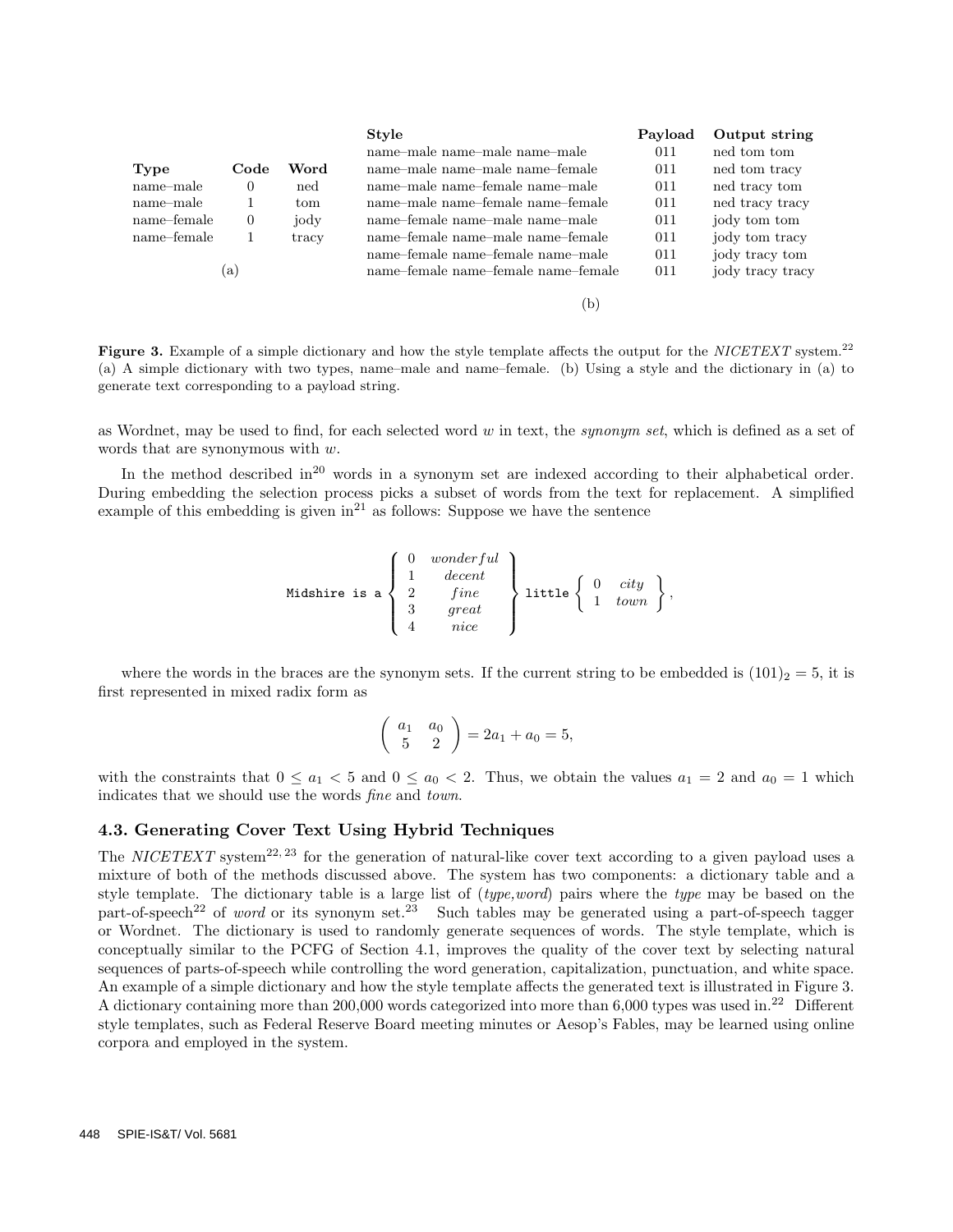## **5. PREVIOUS WORK ON NATURAL LANGUAGE WATERMARKING**

As pointed out in Section 4, work on NL watermarking is more scarce than work on NL steganography. To the best of our knowledge, the only NL watermarking systems are those proposed by Atallah et al..<sup>13, 24, 25</sup>

#### **5.1. Synonym Substitution Based on Quadratic Residues**

The idea of employing the semantics and syntax of text for inserting watermarks was first proposed by Atallah et al.<sup>24</sup> in 2000, where ASCII values of the words were used for embedding information into text by performing lexical substitution in synonym sets.

Let  $m_i$  mod  $_k$  be the bit of watermark message that is to be embedded and  $w_i$  be the current word being considered in the cover text with ASCII value  $A(w_i)$ . If  $m_i$  mod  $_k = 1$  and  $A(w_i) + r_i$  mod  $_k$  is a quadratic residue modulo p, then  $w_i$  is kept same. Otherwise it is modified. Here p is a 20 digit prime key,  $k$  is the number of bits in the watermark message, and  $r_0, r_1, ..., r_{k-1}$  is a sequence of pseudo-random numbers generated using  $p$  as seed.

#### **5.2. Embedding Information in the Tree Structures of Sentences**

In later work<sup>13, 25</sup> Atallah et al. have proposed two algorithms that embed information in the tree structure of the text rather than using lexical substitution. These techniques aim to modify the structural properties of intermediate representations of sentences, built using NL processing tools. In other words, the watermark is not directly embedded to the text, as is done in lexical substitution, but to the parsed representation of sentences. Utilizing the intermediate representation makes these algorithms more robust to attacks compared with lexical substitution systems.

The difference between the two proposed algorithms  $\ln^{13, 25}$  is that the first one modifies syntactic parse trees of the cover text sentences for embedding while the second one uses semantic tree representations. A *syntactic tree* is a representation of various parts of a sentence that has been syntactically parsed. Examples of syntactic trees for two sentences are given below.

```
I took the book.
(S (NP I) (VP took (NP the book)) (...))The book was taken by me.
(S1 (S(NP (DT The) (NN book))(VP (VBD was) (VP (VBN taken) (PP (IN by) (NP (PRP me))))) (. .)))
```
By contrast a *semantic tree* is a tree-structured representation that is imposed over the flat text meaning representation of a sentence.<sup>13</sup> Such representations of sentences may be generated by using ontological semantics resources.<sup>26</sup> A sentence and its semantic tree are given below.

The EU ministers will tax aviation fuel as a way of curbing the environmental impact of air travel.

```
author-event-1--|--author--unknown
                |--theme--levy-tax-1--|--agent--set-4--|--member-type--geopolitical-entity
                                                       | |--cardinality--unknown
                                                       | |--members--(set| "EU nations")
                                       |--theme--kerosene-1
                                       |--purpose--regulate-1--|--agent--unknown-1
                                                               |--theme--effect-1--|--caused-by--flight
```
Selection of sentences that will carry the watermark information depends only on the tree structure and proceeds as follows: The nodes of the tree  $T_i$  for sentence  $s_i$  of text are labeled in pre-order traversal of  $T_i$ . Then, a node label *j* is converted to 1 if  $j + H(p)$  is a quadratic residue modulo p, and to 0 otherwise, were p is a secret key and  $H()$  is a one-way hash function. A node label sequence,  $B_i$ , is then generated by traversing *T*<sub>i</sub> according in post-order. A rank,  $d_i$ , is then derived for each sentence for  $s_i$  using  $d_i = H(B_i)$  XOR  $H(p)$  and the sentences are sorted by rank. Starting from the least-ranked sentence  $s_j$ , the watermark is inserted to  $s_j$ 's successor in the text. The sentence  $s_j$  is referred as a *marker* sentence, since it points to a watermark carrying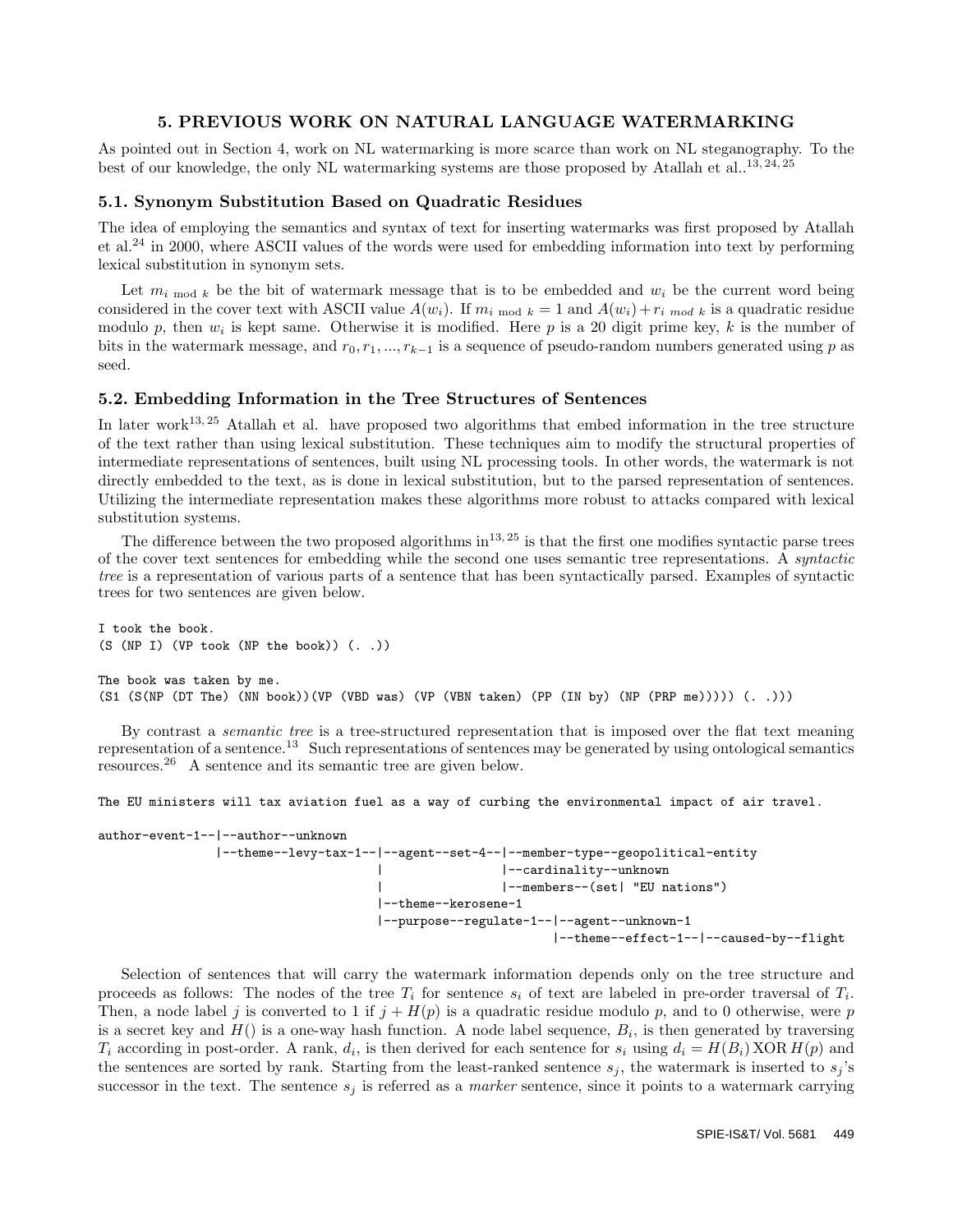sentence. Watermark insertion continues with the next sentence in the rank ordered list. Once the sentences to embed watermark bits are selected, the bits are stored by applying either *syntactic* or *semantic transformations*, which were are explained in detail in Section 3.2.

#### **6. EVALUATION OF NATURAL LANGUAGE WATERMARKING SYSTEMS**

Evaluation of NL watermarking algorithms present unique and difficult challenges compared to the evaluation of image or video watermarking algorithms. The genre of the text that is being modified for watermarking has an important effect on the process of evaluation. For example, when watermarking a magazine article or a novel, the emphasis may be on the preservation of the author's style. On the other hand, when watermarking a cooking recipe or a user manual, preserving the preciseness and jargon would be more important.

Most of the state of the art NL evaluation tools that were developed for evaluating the grammar and fluency of machine translation systems may be adapted to evaluate watermarking systems. One example of such an evaluation approach is the BLEU system<sup>27</sup> used in machine translation evaluations that uses a weighted average of variable length phrase matches against reference translations. For previous research on this topic refer to.<sup>28</sup>

## **7. FUTURE DIRECTIONS**

Despite some advances, NL watermarking is still in its infancy compared to image watermarking. We believe that significant synergy will emerge when NL and image watermarking communities work more closely. For some aspects of NL watermarking many ideas from image watermarking can easily be adapted; for other aspects totally new approaches that can handle the discrete and recursive nature of language needs to be developed.

We believe approaches that rely on embedding information in the syntactic structure of sentences are the most promising ones for NL watermarking. Tools for syntactic analysis of text are readily available and have been tested according to very well-known benchmarks. Future NL watermarking systems should pay attention to both coherent semantics and rhetorical structure of the output text.

Evaluation of NL watermarking systems presents a much greater difficulty than that for image watermarking systems, since such evaluations need to face the thorny issues of meaning, grammaticality, and text style. Currently neither objective assessments of human perception of NL watermarked text using various algorithms nor studies on the robustness of NL watermarking schemes under attacks are available. Much work needs to be done in this area. Availability of watermarking evaluation testbeds for NL watermarking, similar to those for image watermarking<sup>29</sup> is a necessity in this respect.

#### **8. CONCLUSIONS**

Natural language watermarking using linguistics techniques is a new field of research with large potential for many applications. Currently, there are no fully functional systems beyond the proof-of-concept level, although the interest in this field has grown rapidly in recent years. There would be rapid improvements in natural language watermarking if the knowledge and expertise in image and audio watermarking can be employed with the help of collaboration with researchers in these fields.

## **ACKNOWLEDGMENTS**

The authors would like to thank Eugene Lin from Purdue University for his helpful comments. We also profited from valuable discussions with Prof. Mikhail J. Atallah, Prof. Victor Raskin, and Umut Topkara from Purdue University; Guiseppe Riccardi, Dilek Z. Hakkani-Tür, and Srinivas Bangalore from AT&T Labs – Research; and Owen Rambow from Columbia University for helpful discussions and feedback on NL watermarking.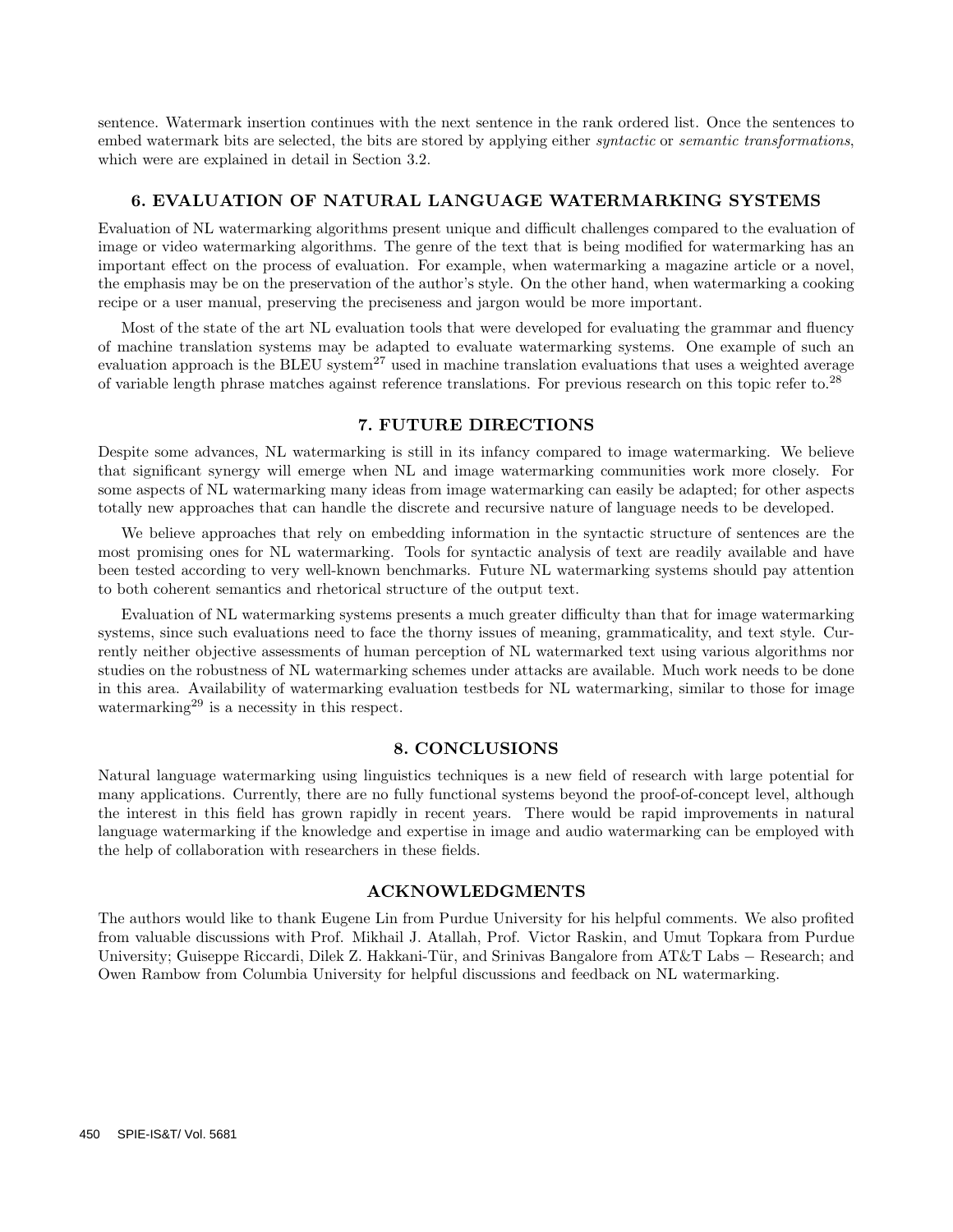## **REFERENCES**

- 1. J. T. Brassil, S. Low, and N. F. Maxemchuk, "Copyright protection for the electronic distribution of text documents," *Proceedings of the IEEE*, vol. 87, no. 1, pp. 1181– 1196, July 1999.
- 2. R. O. Duda, P. E. Hart, and D. G. Stork, *Pattern Classification*. John Wiley & Sons Inc., 2001.
- 3. N. Chomsky, *The Minimalist Program*. MIT Press, 1995.
- 4. S. Pinker, *The Language Instinct*. William Morrow and Company, 1994.
- 5. I. J. Cox, J. Kilian, F. T. Leighton, and T. Shamoon, "Secure spread spectrum watermarking for multimedia," *IEEE Transactions on Image Processing*, vol. 6, no. 12, pp. 1673–1687, December 1997.
- 6. D. Jurafsky and J. Martin, *Speech and Language Processing*. Upper Saddle River, New Jersey: Prentice-Hall, Inc, 2000.
- 7. C. Manning and H. Schütze, *Foundations of Statistical Natural Language Processing*. The MIT Press, 1999.
- 8. The Linguistic Data Consortium, "http://wave.ldc.upenn.edu/cgi-bin/ldc/agree?text."
- 9. C. Fellbaum, *WordNet an electronic lexical database*. MIT Press, 1998.
- 10. K. Kipper, H. T. Dang, and M. Palmer, "Class-based construction of a verb lexicon," *AAAI-2000 Seventeenth National Conference on Artificial Intelligence*, July 30 - August 3, 2000, Austin, TX.
- 11. B. Levin, *English Verb Classes and Alternations: A preliminary investigation*. Chicago, IL: University of Chicago Press, 1993.
- 12. N. Ide and J. Vronis, "Word sense disambiguation: The current state of the art," *Computational Linguistics*, vol. 24, no. 1, 1998.
- 13. M. Atallah, V. Raskin, C. F. Hempelmann, M. Karahan, R. Sion, U. Topkara, and K. E. Triezenberg, "Natural language watermarking and tamperproofing," *Proceedings of the Fifth Information Hiding Workshop*, vol. LNCS 2578, 7-9 October 2002, Noordwijkerhout, The Netherlands.
- 14. F. Xia and M. Palmer, "Converting dependency structures to phrase structures," *Proceedings of the Human Language Technology Conference*, 18–21 March 2001, San Diego, CA.
- 15. L. Bourbeau, D. Carcagno, E. Goldberg, R. Kittredge, and A. Polguère, "Bilingual generation of weather forecasts in an operations environment," *Proceedings of the Thirteenth International Conference on Computational Linguistics*, 1990, Helsinki, Finland, pp. 318–320.
- 16. "http://www.fb10.uni-bremen.de/anglistik/langpro/nlg-table/nlg-table-root.htm."
- 17. R. Barzilay and L. Lee, "Learning to paraphrase: An unsupervised approach using multiple-sequence alignment," *Proceedings of NAACL Human Language Technology Conference*, 2003, Edmonton, Canada.
- 18. B. Pang, K. Knight, and D. Marcu, "Syntax-based alignment of multiple translations: Extracting paraphrases and generating new sentences," *Proceedings of NAACL Human Language Technology Conference*, 2003, Edmonton, Canada.
- 19. P. Wayner, "Mimic functions," *CRYPTOLOGIA*, vol. XVI, no. 3, pp. 193–214, July 1992.
- 20. "The tyrannosaurus lex system available at http://www.fb10.uni-bremen.de/anglistik/langpro/nlgtable/nlg-table-root.htm."
- 21. R. Bergmair, "Towards linguistic steganography: A systematic investigation of approaches, systems, and issues.," tech. rep., University of Derby, August 2004.
- 22. M. Chapman and G. Davida, "Hiding the hidden: A software system for concealing ciphertext in innocuous text," *Proceedings of the International Conference on Information and Communications Security*, vol. LNCS 1334, 1997, Beijing, China.
- 23. M. Chapman and G. Davida, "Plausible deniability using automated linguistic stegonagraphy," *roceedings of the International Conference on Infrastructure Security*, October 1-3 2002, Bristol, UK, pp. 276–287.
- 24. M. Atallah, C. McDonough, S. Nirenburg, and V. Raskin, "Natural Language Processing for Information Assurance and Security: An Overview and Implementations," *Proceedings 9th ACM/SIGSAC New Security Paradigms Workshop*, September, 2000, Cork, Ireland, pp. 51–65.
- 25. M. Atallah, V. Raskin, M. C. Crogan, C. F. Hempelmann, F. Kerschbaum, D. Mohamed, and S. Naik, "Natural language watermarking: Design, analysis, and a proof-of-concept implementation," *Proceedings of the Fourth Information Hiding Workshop*, vol. LNCS 2137, 25-27 April 2001, Pittsburgh, PA.
- 26. S. Nirenburg and V. Raskin, *Ontological Semantics*. MIT Press, 2004.